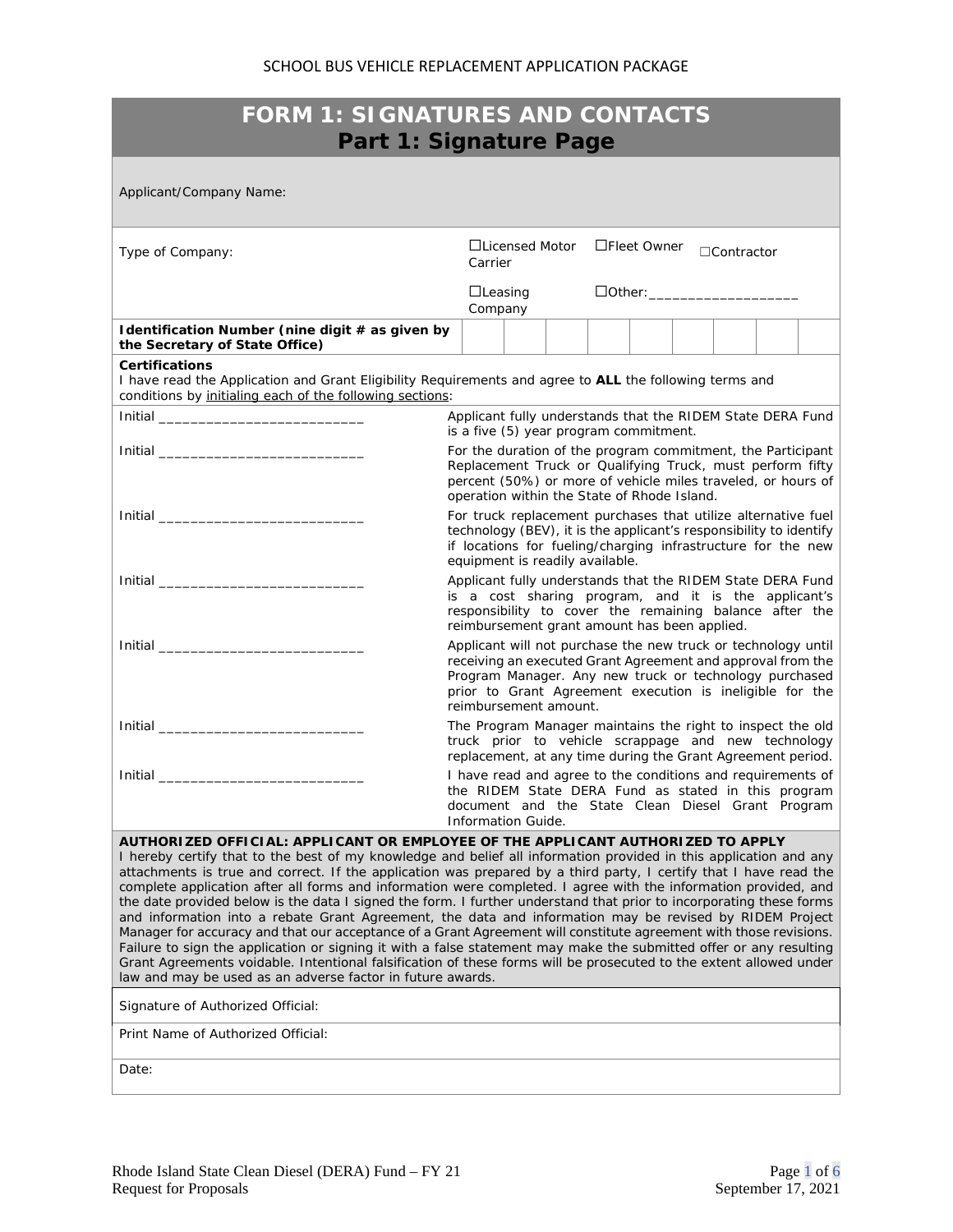| <b>FORM 1: SIGNATURES AND CONTACTS</b><br>Part 2: Designation of Officials and Access to Records<br>Location                                                                                                                                                  |                |                                                                    |           |  |  |
|---------------------------------------------------------------------------------------------------------------------------------------------------------------------------------------------------------------------------------------------------------------|----------------|--------------------------------------------------------------------|-----------|--|--|
|                                                                                                                                                                                                                                                               |                | <b>AUTHORIZED OFFICIAL:</b><br>The person signing this application |           |  |  |
| Name:                                                                                                                                                                                                                                                         |                |                                                                    |           |  |  |
| Title:                                                                                                                                                                                                                                                        |                |                                                                    |           |  |  |
| Mailing address:                                                                                                                                                                                                                                              |                |                                                                    |           |  |  |
| Physical address:                                                                                                                                                                                                                                             |                |                                                                    |           |  |  |
| Main Phone Number:                                                                                                                                                                                                                                            |                | Secondary Number:                                                  |           |  |  |
| Fax Number:                                                                                                                                                                                                                                                   | Email Address: |                                                                    |           |  |  |
| <b>DESIGNATED PROJECT REPRESENTATIVE:</b><br>The applicant or an employee of the applicant who will serve as the contact and will be responsible for receiving<br>and submitting the funding participant agreement documents, including annual usage reports. |                |                                                                    |           |  |  |
| □Same as authorized                                                                                                                                                                                                                                           |                |                                                                    |           |  |  |
| Name:                                                                                                                                                                                                                                                         |                |                                                                    |           |  |  |
| Title:                                                                                                                                                                                                                                                        |                |                                                                    |           |  |  |
| Mailing address:                                                                                                                                                                                                                                              |                |                                                                    |           |  |  |
| Physical address:                                                                                                                                                                                                                                             |                |                                                                    |           |  |  |
| Main Phone Number:                                                                                                                                                                                                                                            |                | Secondary Number:                                                  |           |  |  |
| Fax Number:                                                                                                                                                                                                                                                   |                | Email Address:                                                     |           |  |  |
| FINANCIAL OFFICER (IF APPLICABLE)                                                                                                                                                                                                                             |                |                                                                    |           |  |  |
| $\square$ Same as authorized                                                                                                                                                                                                                                  |                |                                                                    |           |  |  |
| Name:                                                                                                                                                                                                                                                         |                |                                                                    |           |  |  |
| Title:                                                                                                                                                                                                                                                        |                |                                                                    |           |  |  |
| Mailing address:                                                                                                                                                                                                                                              |                |                                                                    |           |  |  |
| Physical address:                                                                                                                                                                                                                                             |                |                                                                    |           |  |  |
| Main Phone Number:                                                                                                                                                                                                                                            |                | Secondary Number:                                                  |           |  |  |
| Fax Number:                                                                                                                                                                                                                                                   |                | Email Address:                                                     |           |  |  |
| DESIGNATED LOCATION FOR RECORDS ACCESS AND REVIEW BY RIDEM OR ITS REPRESENTATIVE                                                                                                                                                                              |                |                                                                    |           |  |  |
| Physical Address:                                                                                                                                                                                                                                             |                |                                                                    | Phone:    |  |  |
| City:                                                                                                                                                                                                                                                         | State:         |                                                                    | ZIP Code: |  |  |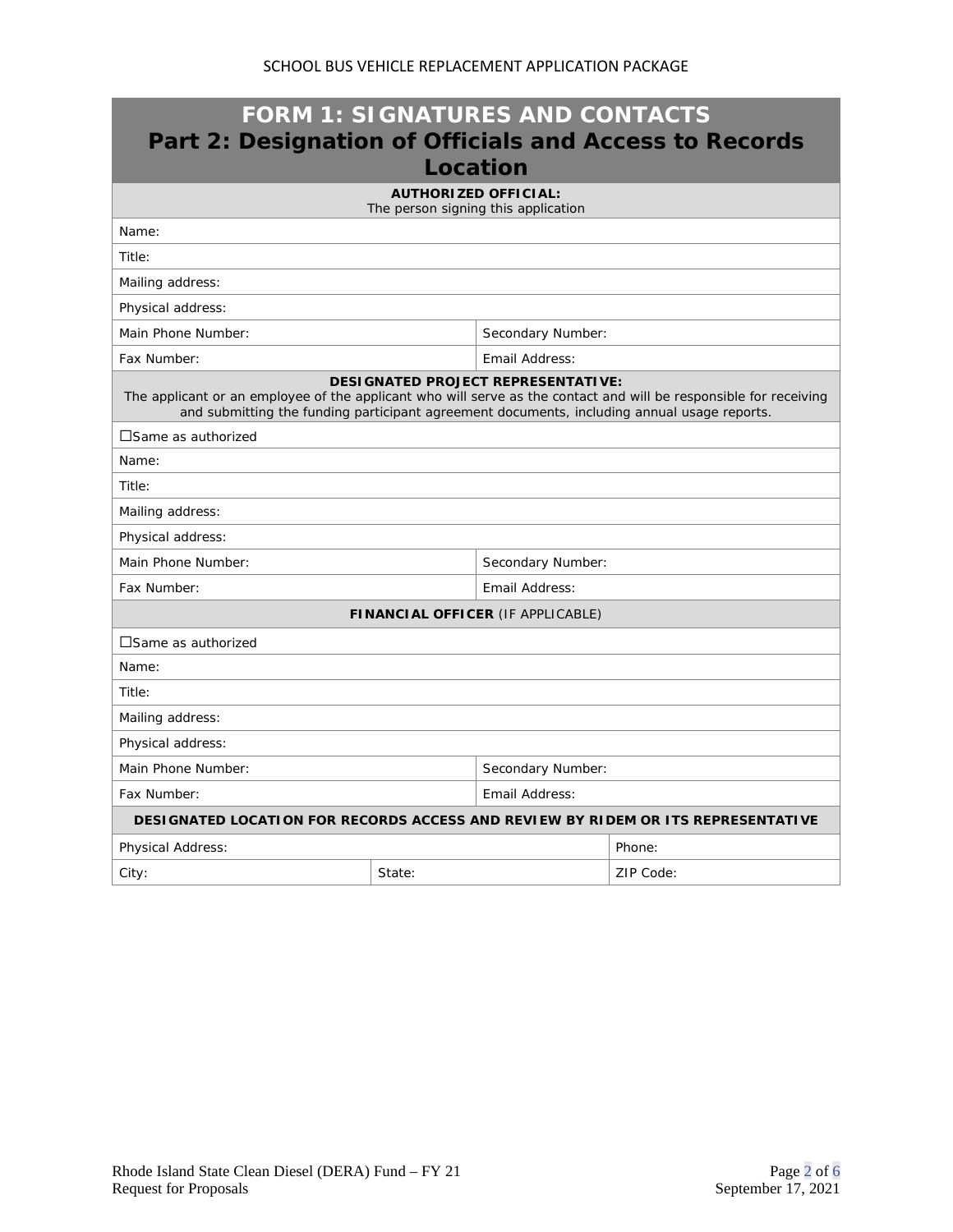| <b>FORM 2: APPLICATION COVER SHEET</b>                                                                                                                                                                                                                                                                   |
|----------------------------------------------------------------------------------------------------------------------------------------------------------------------------------------------------------------------------------------------------------------------------------------------------------|
| <b>TYPE OF APPLICATION</b><br>$1_{-}$<br>Only vehicle replacement projects qualify for funding under the DERA Fund.                                                                                                                                                                                      |
|                                                                                                                                                                                                                                                                                                          |
| Each qualifying vehicle will require a separate supplemental application form (See Form 3).<br>INDICATE BELOW THE NUMBER OF SUPPLEMENTAL APPLICATION FORMS (FORM 3) THAT ARE<br><b>INCLUDED:</b>                                                                                                         |
| Replacement of Vehicle                                                                                                                                                                                                                                                                                   |
| $=$ TOTAL NUMBER OF SUPPLEMENTAL APPLICATION FORMS (FORM 3) ATTACHED.                                                                                                                                                                                                                                    |
| DESCRIPTION OF FLEET DRIVER TRAINING PROGRAM(S) OR HOW PROPOSED PROJECT IS PART OF A<br>LARGER STRATEGY TO ADDRESS EMISSIONS REDUCTIONS FROM HEAVY-DUTY VEHICLES.<br>To improve performance or get free online training visit: https://www.epa.gov/smartway/smartway-truck-carrier-partner-<br>resources |
| Insert a brief paragraph that summarizes your truck/fleet driver training program(s), implementation strategy<br>and timeframe, and/or how the project is part of a larger strategy to reduce truck/fleet emissions.                                                                                     |
|                                                                                                                                                                                                                                                                                                          |
|                                                                                                                                                                                                                                                                                                          |
|                                                                                                                                                                                                                                                                                                          |
|                                                                                                                                                                                                                                                                                                          |
|                                                                                                                                                                                                                                                                                                          |
|                                                                                                                                                                                                                                                                                                          |
|                                                                                                                                                                                                                                                                                                          |
|                                                                                                                                                                                                                                                                                                          |
|                                                                                                                                                                                                                                                                                                          |
|                                                                                                                                                                                                                                                                                                          |
|                                                                                                                                                                                                                                                                                                          |
|                                                                                                                                                                                                                                                                                                          |
|                                                                                                                                                                                                                                                                                                          |
|                                                                                                                                                                                                                                                                                                          |
|                                                                                                                                                                                                                                                                                                          |
| 2.<br>ATTACHMENT CHECKLIST FOR EACH TRUCK<br>(Be sure to provide a copy of each item in the checklist below for each supplemental application form (Form 3))                                                                                                                                             |
| Vehicle Registration (current year)<br>□                                                                                                                                                                                                                                                                 |
| <b>Truck Title</b><br>□                                                                                                                                                                                                                                                                                  |
| Insurance Coverage (Auto Liability, current year)<br>П                                                                                                                                                                                                                                                   |
| Replacement Truck/Engine Data Sheet<br>□                                                                                                                                                                                                                                                                 |
| If Applicable, Demonstration of Cost Share<br>□                                                                                                                                                                                                                                                          |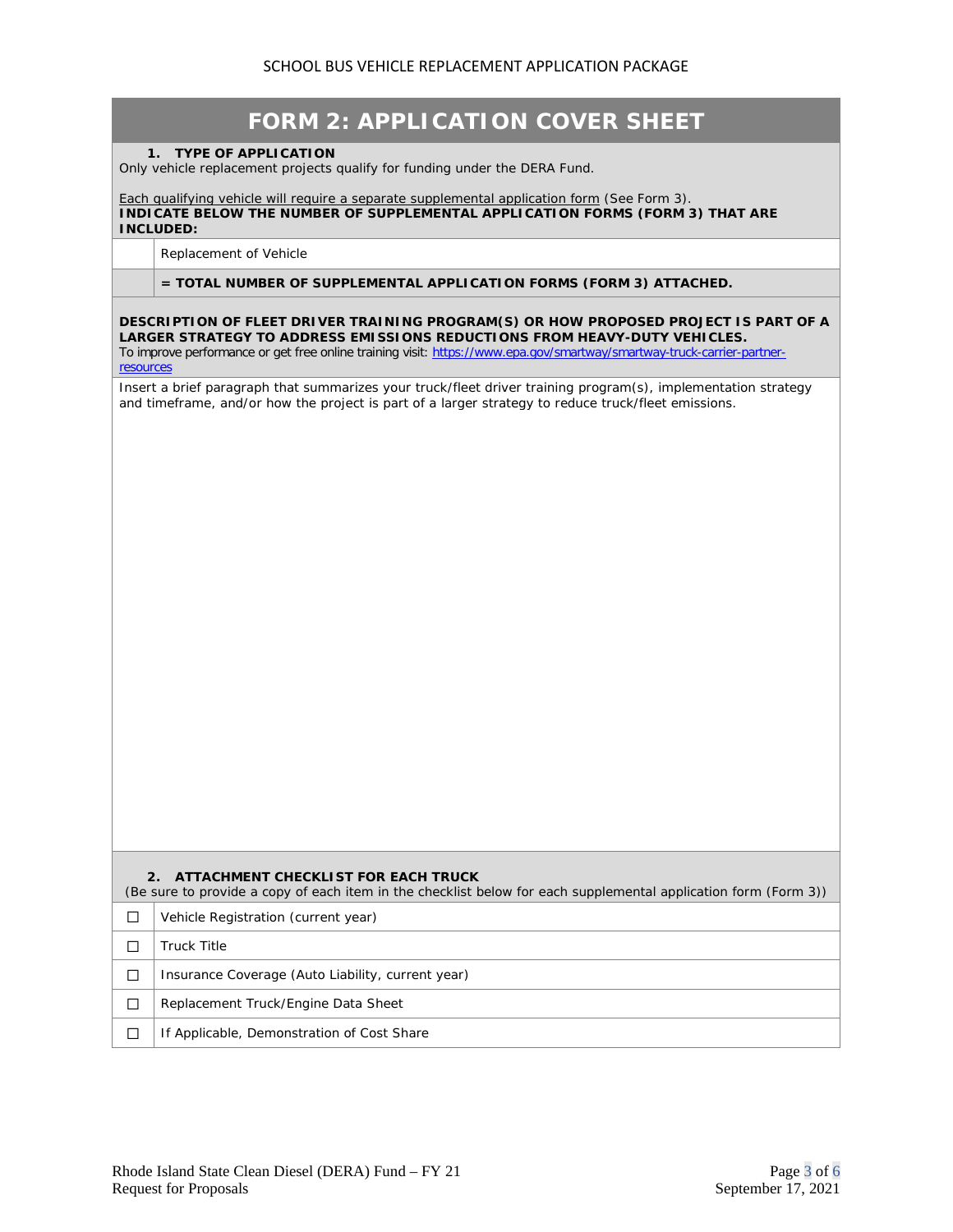## **FORM 3: APPLICATION FORM (\*SUBMIT ONE PER QUALIFYING VEHICLE, ENGINE, EQUIPMENT)**

**THE FOLLOWING SECTIONS SHOULD BE COMPLETED ACCORDING TO THE TYPE OF PROJECT, THIS FORM (FORM-3) AND APPROPRIATE SECTIONS SHOULD BE COMPLETED FOR EACH PIECE OF EQUIPMENT.**

Section 1 & 2– Existing Vehicle, Engine, and Equipment Information & Project Financials is required for all applications.

Fill out Section A below with vehicle replacement information.

## **1. EXISTING VEHICLE INFORMATION**

| Gross Vehicle Weight Rating<br>(GWVR): (select one)                                                     |                  |                                  |                  |                                                |               |                                                      |
|---------------------------------------------------------------------------------------------------------|------------------|----------------------------------|------------------|------------------------------------------------|---------------|------------------------------------------------------|
| $\Box$ Class 5 (16,001 to<br>19,500 lbs. GVWR)                                                          | GVWR)            | □ Class 6 (19,501 to 26,000 lbs. |                  | $\Box$ Class 7 (26,001 to<br>33,000 lbs. GVWR) |               | $\Box$ Class 8<br>$(33,001$ lbs.<br>GVWR or greater) |
| Fuel Type: (select one)                                                                                 |                  |                                  |                  |                                                |               |                                                      |
| $\Box$ Diesel                                                                                           |                  | $\Box$ Biodiesel(B5)             |                  | $\Box$ Biodiesel (B20)                         | funding)      | $\Box$ Other (Not eligible for                       |
| Bus Type: (select one)                                                                                  |                  |                                  |                  |                                                |               |                                                      |
| $\Box$ Type A                                                                                           | $\square$ Type B |                                  | $\square$ Type C |                                                | $\Box$ Type D |                                                      |
| Vehicle Make:                                                                                           |                  |                                  |                  |                                                |               |                                                      |
| Vehicle Identification Number<br>$(VIN)$ :                                                              |                  |                                  |                  |                                                |               |                                                      |
| Vehicle Model Year:                                                                                     |                  |                                  |                  |                                                |               |                                                      |
| Engine Make:                                                                                            |                  |                                  |                  |                                                |               |                                                      |
| Engine Model Year:<br>If doing an all-electric<br>$\bullet$<br>replacement *Must be 1996-<br>newer      |                  |                                  |                  |                                                |               |                                                      |
| Engine Family Name (12-digits):                                                                         |                  |                                  |                  |                                                |               |                                                      |
| Engine Horsepower:                                                                                      |                  |                                  |                  |                                                |               |                                                      |
| Current Odometer Reading on<br>Truck:                                                                   |                  |                                  |                  |                                                |               |                                                      |
| Estimated remaining years that<br>this vehicle would be used if not<br>being scrapped for this project: |                  |                                  |                  |                                                |               |                                                      |
| Estimated annual VMT:                                                                                   |                  |                                  |                  |                                                |               |                                                      |
| Estimated annual VMT in RI:                                                                             |                  |                                  |                  |                                                |               |                                                      |
| Estimated annual fuel<br>consumption:                                                                   |                  |                                  |                  |                                                |               |                                                      |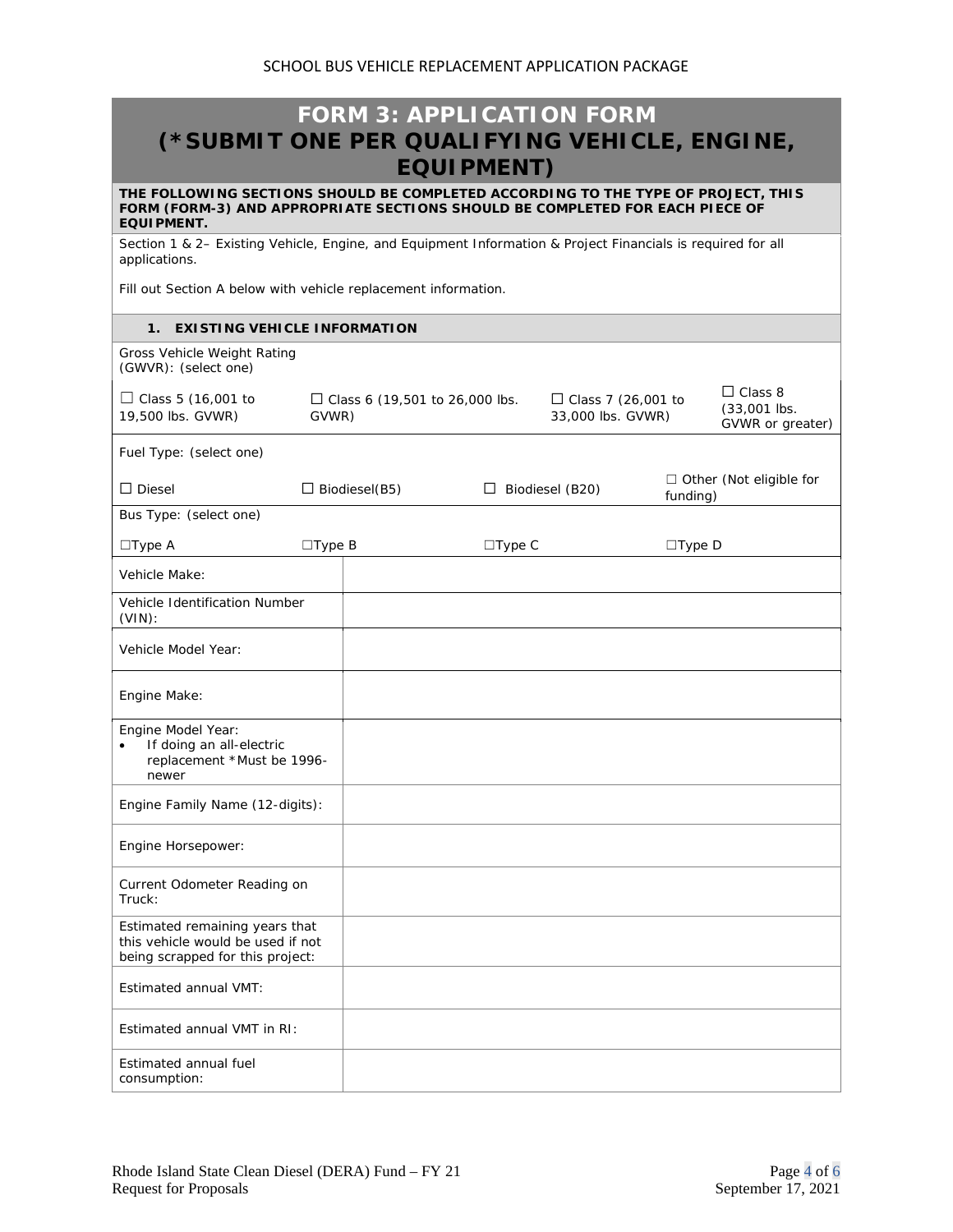| <b>FORM 3: APPLICATION FORM</b><br>(*SUBMIT ONE PER QUALIFYING VEHICLE, ENGINE,<br><b>EQUIPMENT)</b>                                                                                                                                     |                               |  |  |  |  |
|------------------------------------------------------------------------------------------------------------------------------------------------------------------------------------------------------------------------------------------|-------------------------------|--|--|--|--|
| Estimated annual hours of idling:                                                                                                                                                                                                        |                               |  |  |  |  |
| Does the bus meet the school bus<br>definition:<br>A vehicle primarily used<br>$\bullet$<br>for transporting 10 or<br>more preprimary,<br>primary, or secondary<br>students to and from<br>school or related events<br>on regular basis? |                               |  |  |  |  |
| Is identified with the<br>words "School Bus"?                                                                                                                                                                                            |                               |  |  |  |  |
| Is painted National<br>$\bullet$<br>School Bus Glossy<br>Yellow?<br>*If the answer is no to any of the<br>definition questions, then the bus<br>is not eligible for upgrade per the<br>Request for Proposals eligibility<br>requirements |                               |  |  |  |  |
| 2. PROJECT FINANCIALS                                                                                                                                                                                                                    |                               |  |  |  |  |
| <b>Estimated Equipment Costs:</b>                                                                                                                                                                                                        | <b>Estimated Labor Costs:</b> |  |  |  |  |